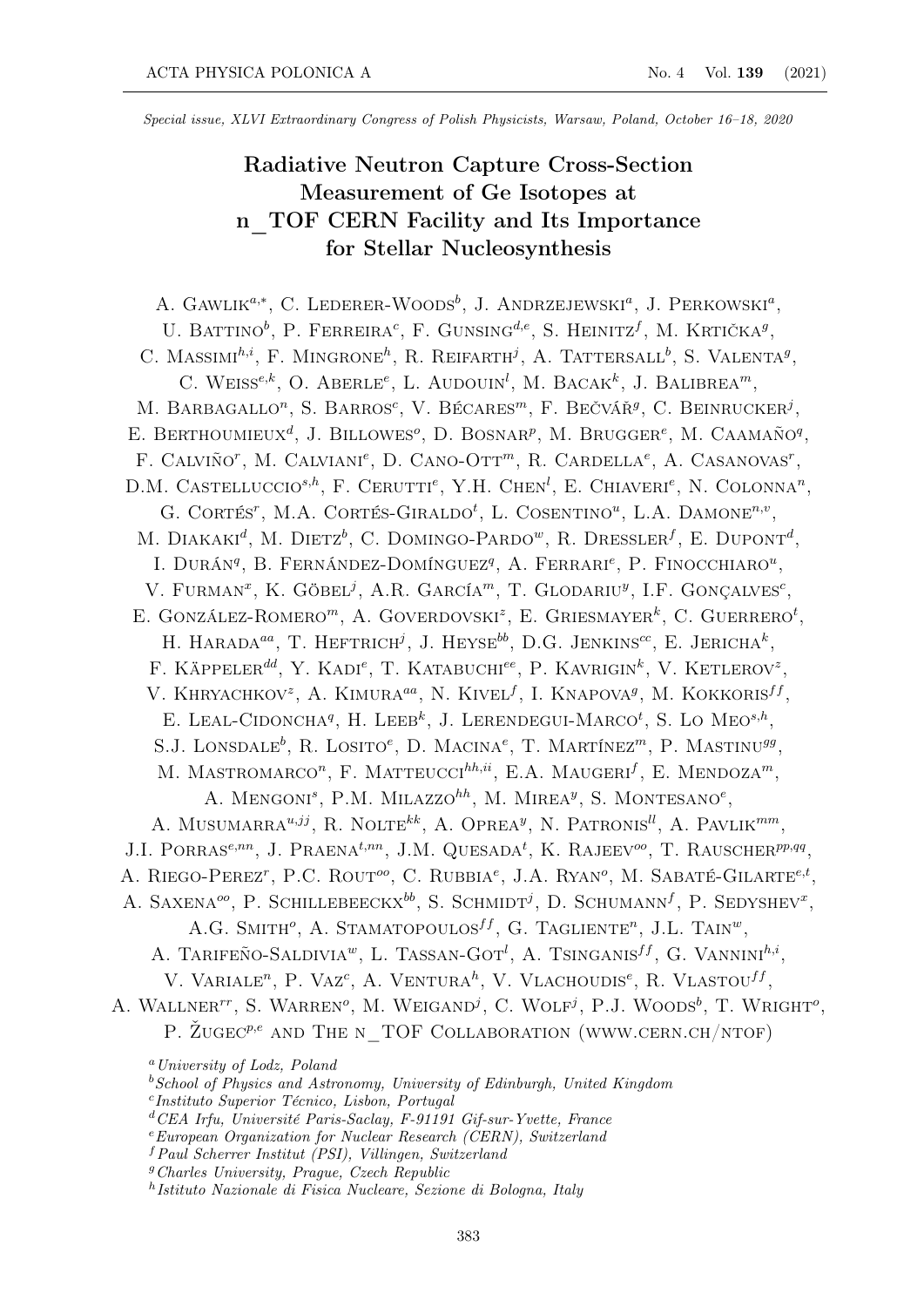$i$ Dipartimento di Fisica e Astronomia, Università di Bologna, Italy  $\mu^j$ Goethe University, Frankfurt, Germany <sup>k</sup>Technische Universität Wien, Austria <sup>l</sup>Institut de Physique Nucléaire, CNRS-IN2P3, Univ. Paris-Sud, Université Paris-Saclay, F-91406 Orsay Cedex, France  $<sup>m</sup>Centro de Investigaciones *Energéticas Medioambientales y Tecnológicas* (CIEMAT), Spain$ </sup>  $n$ Istituto Nazionale di Fisica Nucleare, Sezione di Bari, Italy <sup>o</sup>University of Manchester, United Kingdom <sup>p</sup>Department of Physics, Faculty of Science, University of Zagreb, Zagreb, Croatia <sup>q</sup>University of Santiago de Compostela, Spain  $r$ Universitat Politècnica de Catalunya, Spain <sup>s</sup>Agenzia Nazionale per le Nuove Tecnologie (ENEA), Bologna, Italy  $t$ Universidad de Sevilla, Spain u INFN, Laboratori Nazionali del Sud, Catania, Italy <sup>v</sup>Dipartimento di Fisica, Università degli Studi di Bari, Italy  $^{w}$ Instituto de Física Corpuscular, CSIC — Universidad de Valencia, Spain  $x$ Joint Institute for Nuclear Research (JINR), Dubna, Russia <sup>y</sup>Horia Hulubei National Institute of Physics and Nuclear Engineering, Romania z Institute of Physics and Power Engineering (IPPE), Obninsk, Russia aaJapan Atomic Energy Agency (JAEA), Tokai-mura, Japan bbEuropean Commission, Joint Research Centre, Geel, Retieseweg 111, B-2440 Geel, Belgium  $cc$ University of York, United Kingdom dd Karlsruhe Institute of Technology, Campus North, IKP, 76021 Karlsruhe, Germany eeTokyo Institute of Technology, Japan  $<sup>ff</sup> National Technical University of Athens, Greece$ </sup> ggIstituto Nazionale di Fisica Nucleare, Sezione di Legnaro, Italy hhIstituto Nazionale di Fisica Nucleare, Sezione di Trieste, Italy iiDipartimento di Astronomia, Università di Trieste, Italy  $j$ <sup>j</sup>Dipartimento di Fisica e Astronomia, Università di Catania, Italy kkPhysikalisch-Technische Bundesanstalt (PTB), Bundesallee 100, 38116 Braunschweig, Germany  $\mu$ University of Ioannina, Greece mmUniversity of Vienna, Faculty of Physics, Vienna, Austria nnUniversity of Granada, Spain ooBhabha Atomic Research Centre (BARC), India  $P<sup>p</sup> Centre for Astrophysics Research, University of Hertfordshire, United Kingdom$ <sup>qq</sup>Department of Physics, University of Basel, Switzerland  $r r$ Australian National University, Canberra, Australia

Doi: [10.12693/APhysPolA.139.383](http://doi.org/10.12693/APhysPolA.139.383) \*e-mail:

[aleksandra.gawlik@uni.lodz.pl](mailto:aleksandra.gawlik@uni.lodz.pl)

This manuscript summarizes the results of radiative neutron capture cross-section measurements on two stable germanium isotopes, <sup>70</sup>Ge and <sup>73</sup>Ge. Experiments were performed at the n\_TOF facility at CERN via the time-of-flight technique, over a wide neutron energy range, for all stable germanium isotopes (70,72,73,74, and 76). Results for <sup>70</sup>Ge [*Phys. Rev.*  $C$  100, 045804 (2019)] and <sup>73</sup>Ge [*Phys. Lett. B* **790**, 458 (2019)] are already published. In the field of nuclear structure, such measurements allow to study excited levels close to the neutron binding energy and to obtain information on nuclear properties. In stellar nucleosynthesis research, neutron induced reactions on germanium are of importance for nucleosynthesis in the weak component of the slow neutron capture processes.

topics: n\_TOF, neutron time-of-flight, neutron capture cross-section, MACS

## 1. Introduction

Neutron capture reactions in stars are responsible for forming about 99% of the nuclei heavier than iron. The slow and rapid neutron capture processes contribute almost equally to the overall abundances. The s process takes place when neutron densities are low  $(10^8 \text{ n cm}^{-3})$  and

radioactive decay is faster than subsequent neutron capture on radionuclides [3]; when neutron densities are high (>  $10^{20}$  n cm<sup>-3</sup>) nuclei can capture many neutrons, creating nuclides far from the valley of stability, and then decay by  $\beta^-$  cascades (the so-called r process  $[4]$ ). The weak component of the s process takes place in massive stars  $($  > 8 solar masses  $M_{\odot}$ ) and forms isotopes of mass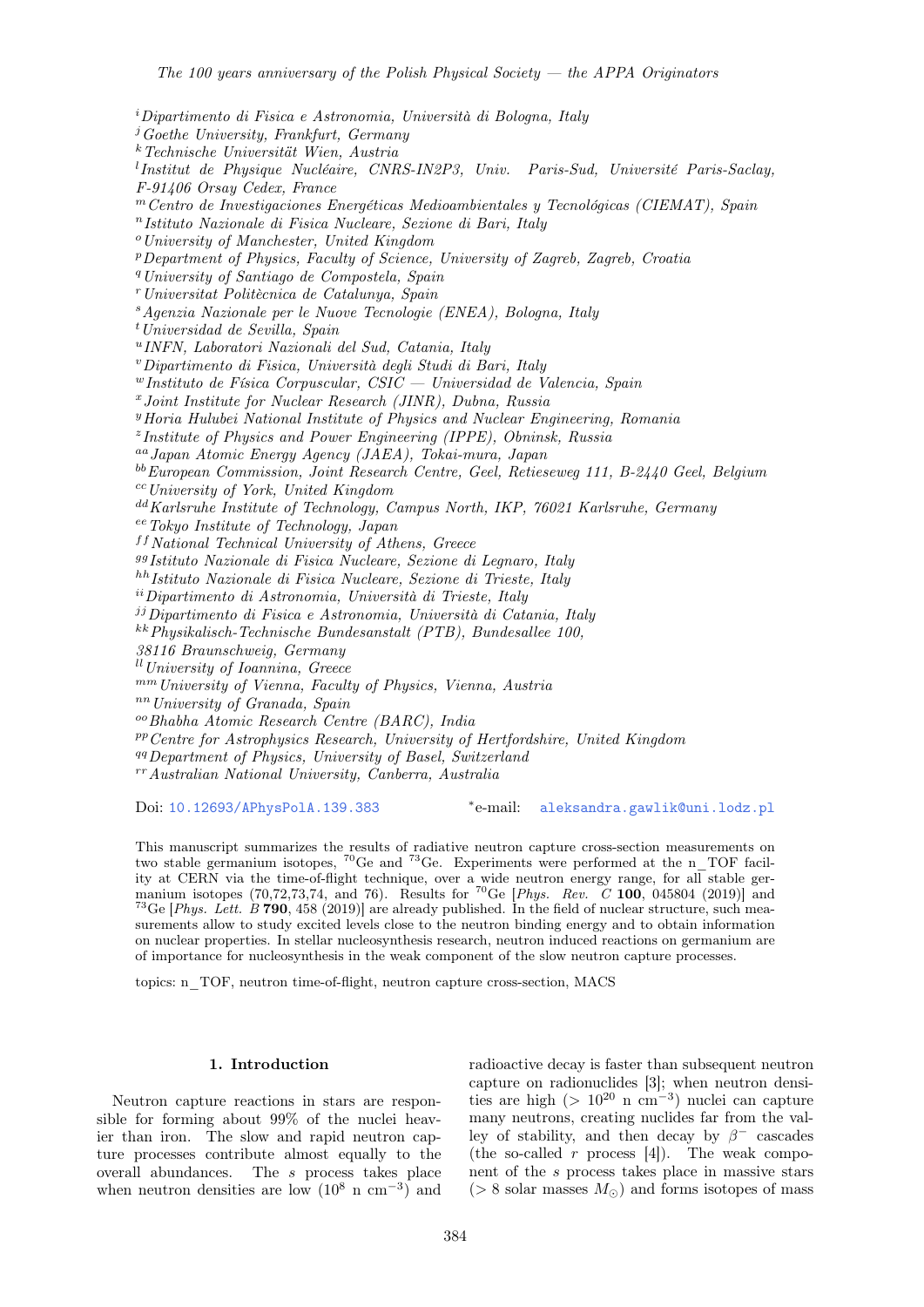

Fig. 1. Nucleosynthesis path of the s process going along the stability valley. Solid boxes represent stable isotopes. Slow neutron captures and following  $\beta$  decays are marked by arrow lines. Red box indicates the "s-only"  $^{70}$ Ge isotope, purple box indicates the "r-only" <sup>76</sup>Ge isotope.

number between 56 and 90. In this scenario, neutrons are produced by  ${}^{22}Ne(\alpha,n){}^{25}Mg$  reaction [5] in two different burning stages of stellar evolution. In massive stars,  $14N$  is produced via the CNO cycle, and then converted to  $22$ Ne by the reaction sequence  ${}^{14}N(\alpha, \gamma){}^{18}F(\beta^{+}\nu){}^{18}O(\alpha, \gamma){}^{22}Ne.$ Towards the end of He core burning, at temperatures of about 0.3 GK, neutrons are released by the  ${}^{22}Ne(\alpha,n){}^{25}Mg$  reaction. If some  ${}^{22}Ne$  survives the helium burning stage,  ${}^{22}Ne(\alpha,n){}^{25}Mg$  source is reactivated at temperatures of about 1 GK during carbon shell burning [6–10].

Recent studies indicate that the weak s process is responsible for about 80% of the total germanium abundance [11]. On the other hand, 12% of germanium is produced in the main s process in asymptotic giant branch stars, with mass of about 1–5  $M_{\odot}$ , during their thermal pulses. The remaining 8% is thought to be produced by primary explosive nucleosynthesis processes [11].

In stars, neutrons are thermalized very fast and their velocities can be described by the Maxwell– Boltzmann distribution. Therefore, the key quantity to predict abundances produced in the s process is the Maxwellian averaged cross-section (MACS). To study the s process nucleosynthesis for the weak component, MACS values should be known up to  $k_BT$  values of about 100 keV.

Figure 1 shows the s process path in the region of interest. The stable isotope with the lowest mass is  $70$ Ge, which plays a special role as "s-only" nuclide (with minor contributions from proton-rich nucleosynthesis processes) since it is shielded from the r process production by its stable isobar  ${}^{70}Zn$  [1]. It suggests that <sup>70</sup>Ge is mainly produced in the s process and its abundance can be used as a reference to compare to solar abundances.

On the other hand, <sup>76</sup>Ge due to its position on the path can be treated as an "r-only" isotope since it is shielded from the  $s$  process by the unstable <sup>75</sup>Ge with short half-life of 83 min. In addition, germanium is commonly used as detector material, and hence neutron induced reactions on germanium are important for low-background experiments using HPGe detectors [12]. The data for <sup>76</sup>Ge is currently under analysis.

#### 2. Experimental setup and measurement

The measurements of the  $(n,\gamma)$  cross-section of stable Ge isotopes at n\_TOF were performed over a wide neutron energy range from eV to several hundreds of keV. The n\_TOF facility is a part of the CERN accelerator complex, shown in Fig. 2. In the first accelerator, LINAC, protons are accelerated to energies of 1.4 GeV. Protons of energy up to 20 GeV from Proton Synchrotron are sent to the n TOF spallation target  $(7\times10^{12} \text{ protons per pulse})$ with 0.8 Hz repetition rate). An intense neutron beam is produced by spallation reactions impinging on a cylindrical 1.3-tonne lead target (40 cm length, 60 cm diameter) [13]. The moderated neutron spectrum ranges from thermal energies (25 meV) to several GeV.

Measurements were performed at Experimental Area 1 (EAR1), at a distance of 185 m from the spallation target, characterized by excellent energy resolution ranges from  $3 \times 10^{-4}$  at 1 eV to  $3 \times 10^{-3}$ at 100 keV [13]. The n\_TOF facility is equipped with another experimental beam line, EAR2, with an approximately ten times shorter vertical flight path resulting in a higher flux but worse energy resolution.

For the detection of prompt  $\gamma$  rays following capture reactions, we used  $C_6D_6$  scintillation detectors, which have been specially optimised for extremely low sensitivity to scattered neutrons. Due to this feature,  $C_6D_6$  detectors are most suitable for measuring isotopes with neutron capture cross-sections much lower than the elastic scattering cross-section. Samples used for the  $(n,\gamma)$  measurements on Ge isotopes consisted of  $GeO<sub>2</sub>$  powder pressed into pallets of cylindrical shape of 2 cm diameter. All samples were glued on to a sample holder with  $6 \mu m$  backing made of Mylar. Runs with an empty sample holder were performed to study the sample independent



Fig. 2. Layout of the n\_TOF facility at CERN.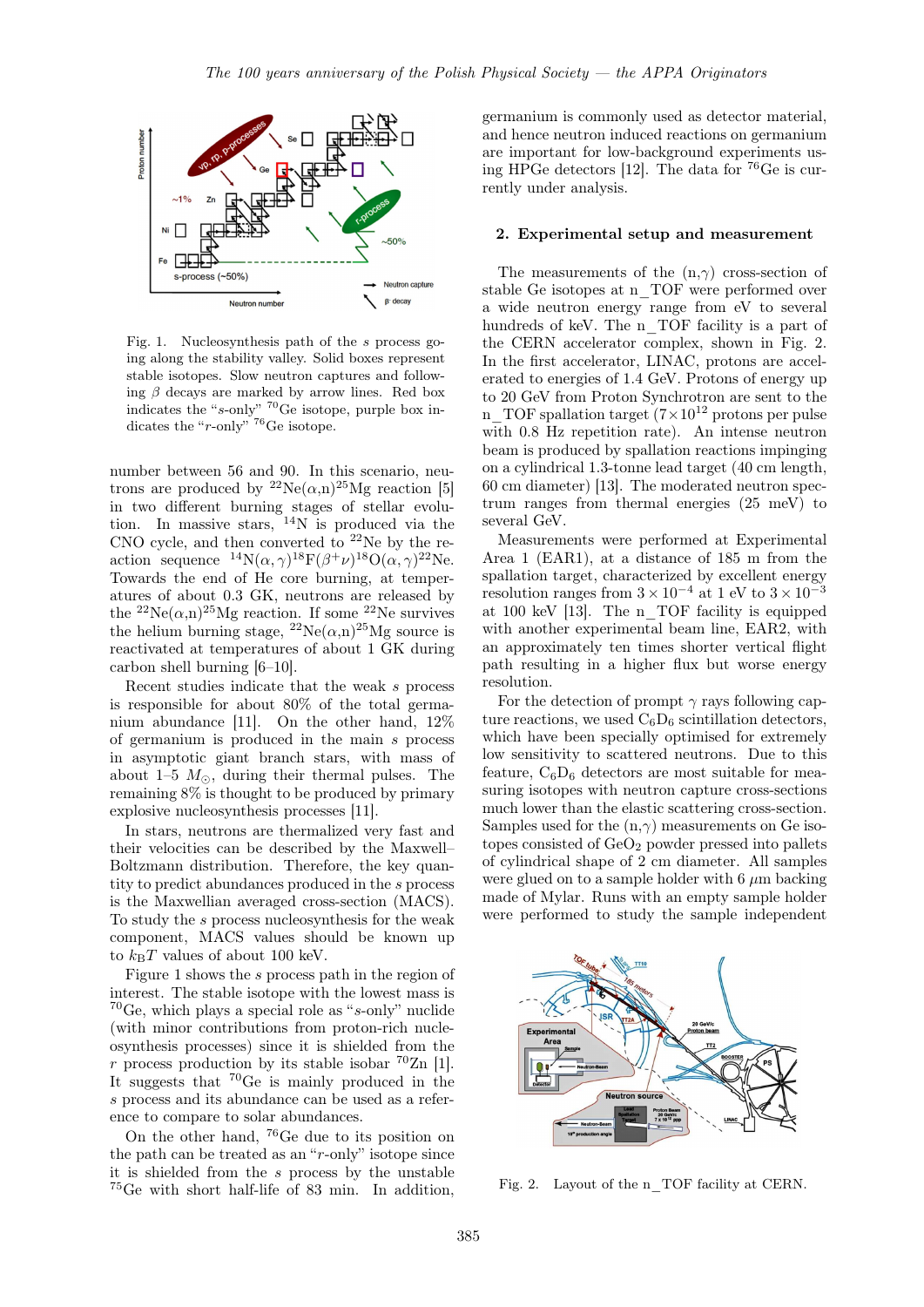background. A metallic germanium sample of natural composition was measured to identify any contributions from other germanium isotopes present in the enriched samples.

### 3. Data analysis

As a first step, the dead-time corrected timeof-flight counting spectra were converted to neutron energy spectra with the known neutron timeof-flight and flight path length. The flight path length was determined by calibrating against well known low energy resonances in the  $^{197}$ Au(n, $\gamma$ ) reaction [14]. The limitations caused by the experimental setup itself (neutron energy resolution), allowed us to parameterize resonances up to 25 keV and 14 keV in the case of  ${}^{70}$ Ge and  ${}^{73}$ Ge isotope, respectively.

The experimental capture yield can be described as

$$
Y(E_n) = f_N(E_n) \frac{C(E_n) - B(E_n)}{\epsilon_c \Phi(E_n)},
$$
\n(1)

where  $C(E_n)$  is the count spectrum of the measured sample,  $B(E_n)$  is the background,  $\epsilon_c$  is the detection efficiency,  $\Phi$  is the neutron flux, and  $f_N(E_n)$  is a normalisation factor.

Figure 3 shows the experimental capture yield compared to the yield predicted by ENDF/B-VIII [15] (taking into account all the experimental effects). As can be seen, many new resonances are observed.

The background  $B(E_n)$  at the n TOF facility consists of the following components: samplerelated background, beam-related background and ambient background unrelated to the beam. The environmental background is present during all measurements. It is due to natural radioactivity and cosmic rays and it is determined in runs without the beam. Beam-related background is mainly caused by interactions between the neutron beam and material in the experimental area and it is determined by measurements with an empty sample



Fig. 3. Experimental capture yield of  ${}^{70}Ge(n,\gamma)$ reaction in comparison with ENDF/B-VIII capture yield.



Fig. 4. <sup>70</sup>Ge time-of-flight spectrum compared to empty sample holder, both measured with Al filter in the beam. The counting spectra are weighted and normalized to the total number of protons.

holder. Sample-related background is specifically caused by neutrons scattered off the sample. Usually, the capture probability is a few orders of magnitude lower than the scattering probability and thus many neutrons may be scattered from the sample. Scattered neutrons can be captured by the surrounding materials and cause additional background events. In order to correct for the background due to neutron scattering, runs with neutron filters in the beam were performed.

Figure 4 shows the <sup>70</sup>Ge spectrum as well as the empty sample holder spectrum, both measured with an Al filter in the beam. The filter was made of aluminum of proper thickness to capture all neutrons from the beam at certain resonance energies. Any events in the dips of these resonances are produced by background reactions. The aluminum filter has those dips at around 35, 86, and 150 keV neutron energy. The background is scaled to these dips which are called black resonances.

The <sup>197</sup>Au sample was used to obtain a normalisation factor  $f_N$  which corrects the capture yield since the diameter of the neutron beam is larger than the diameter of the capture sample. The sample used for this purpose had the same diameter as the Ge samples. The normalisation was determined using the  $197\,\mathrm{Au}$  resonance at 4.9 eV neutron energy, employing the saturated resonance method [16]. The detection efficiency was taken into account using the pulse height weighting technique (PHWT). It is based on applying pulse height dependent weights to the data, to achieve a capture efficiency proportional to the excitation energy of the compound nucleus. Weighting functions were obtained in detailed simulations of the experimental setup using GEANT4 [17, 18]. The neutron flux  $\Phi$  is measured in a separate campaign, using a variety of different detectors and well known reference reactions such as  ${}^{10}B(n,\alpha)$  and  ${}^{6}Li(n,\alpha)$  [19].

Neutron resonances from  $(n, \gamma)$  reactions on germanium isotopes were fitted with the multilevel, multi-channel R-matrix code SAMMY [20].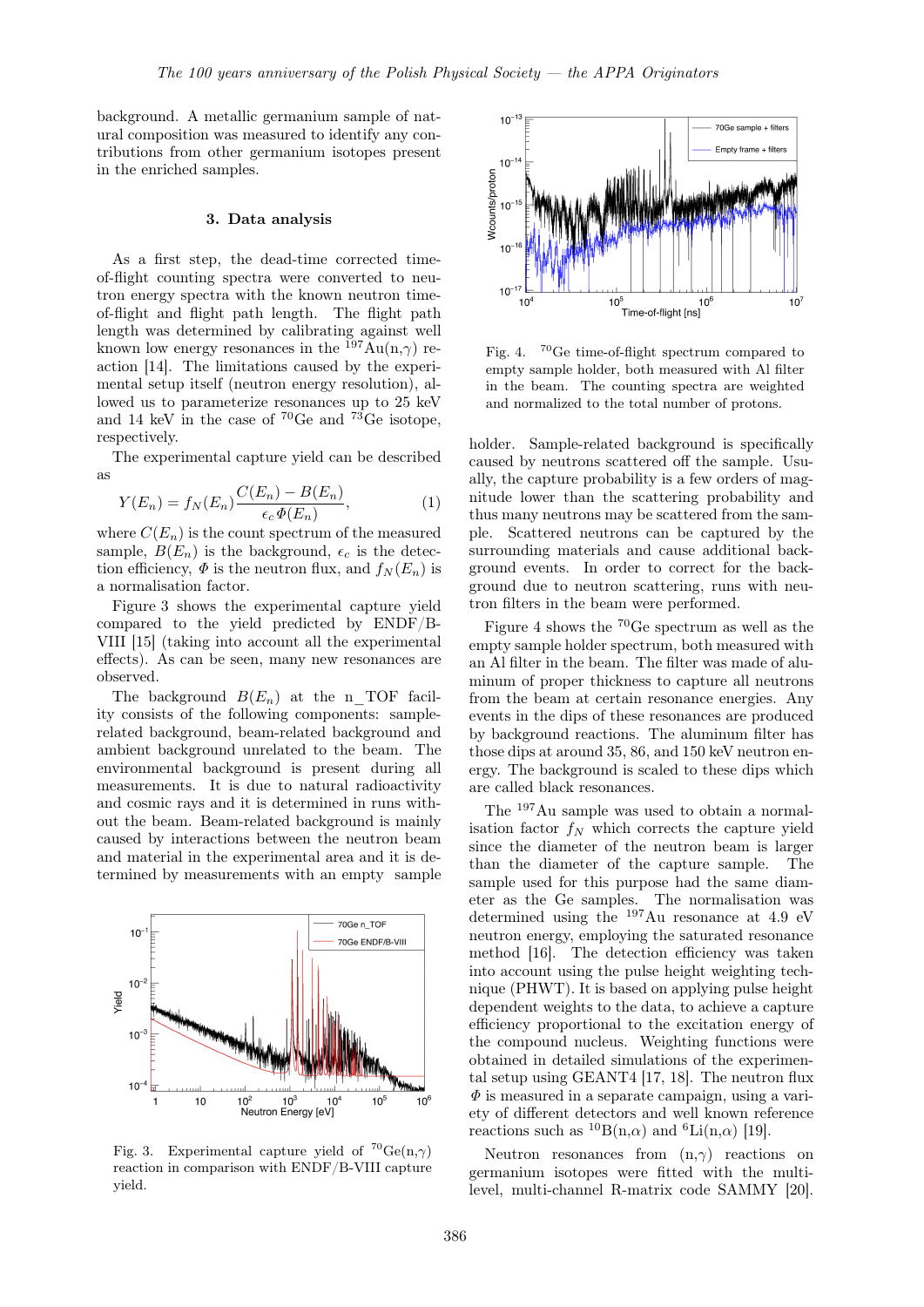

Fig. 5. Example for some SAMMY fits of the  $^{70}\mathrm{Ge}$ experimental capture yield. Solid line shows the result of SAMMY fit, dots are the experimental capture yield measured at n\_TOF.

SAMMY takes into account all experimental effects, such as broadening of resonance shape and self-shielding, and multiple scattering corrections.

In addition, sample impurities due to other Ge isotopes and oxygen were taken into account. From a single capture measurement only the capture kernel  $k$  can be extracted. It is defined as:

$$
k = g \frac{\Gamma_n \Gamma_\gamma}{\Gamma_n + \Gamma_\gamma},\tag{2}
$$

where  $q$  is a statistical factor for different spin combinations. It is given by

$$
g = \frac{(2J+1)}{(2s+1)(2I+1)}
$$
\n(3)

where  $J$  is the resonance spin,  $s$  is the neutron spin and  $I$  is the ground state spin of the target nucleus. The partial neutron and radiative widths,  $\Gamma_n$  and  $\Gamma_{\gamma}$ , respectively, and the energy were obtained with SAMMY. For known resonances, initial parameters were taken from the Atlas of Neutron Resonances [21]. Resonance structures can be observed until the experimental broadening is larger than the distance between subsequent resonances. This energy region is called the resolved resonance region (RRR). A few examples of  ${}^{70}$ Ge resonance fits are shown in Fig. 5.

Average radiative width  $\overline{\Gamma}_{\gamma}$  and the average resonance spacing  $D_0$  were determined using the resonances in the RRR. Only strong resonances, for which the SAMMY fit yielded  $\Gamma_{\rm n} > 10 \Gamma_{\gamma}$ , were chosen. Detailed results and averaged parameters for  ${}^{70}$ Ge and  ${}^{73}$ Ge can be found in [1] and [2], respectively. With increasing neutron energy, due to the worsening of the experimental resolution combined with lower statistics and increasing resonance widths, analysis of individual resonance parameters is no longer possible. This energy region is called the unresolved resonance region (URR). The level of the background also increases as a result of which a fraction of smaller resonances may be missed, resulting in an underestimation of the cross-section. The unresolved capture cross-section was obtained after subtraction of backgrounds due to neutron scattering and contributions due to impurities, and applying corrections for multiple scattering and selfshielding effect.

## 4. Stellar capture cross-section

We calculated Maxwellian averaged crosssections (MACS), defined as:

$$
MACS = \frac{2}{\sqrt{\pi}} \frac{1}{(k_B T)^2} \int_{0}^{\infty} dE E \sigma(E) e^{-E/(k_B T)},
$$
\n(4)

using resonance information from SAMMY fits combined with the unresolved cross-section which we determined up to neutron energies of 300 keV. Final uncertainties in the MACS values are  $\approx 5\%$ .

Figure 6 shows the ratio between experimental results obtained from n\_TOF data and values from the Karlsruhe Astrophysical Database of Nucleosynthesis in Stars [22], which is based on previous data and theoretical predictions.

In the case of <sup>70</sup>Ge, there are only small changes in the resultant <sup>70</sup>Ge abundances produced in massive stars using the new  ${}^{70}$ Ge MACS, about 3%. The reason for that is a very good agreement with previous results published by Walter and Beer in 1985 [23]. In the case of <sup>73</sup>Ge, MACSs are a factor about 1.5 larger than MACSs recommended to be used in stellar models, which were based on KADoNiS-1.0. It is worth mentioning that it was the first capture cross-section measurement on <sup>73</sup>Ge isotope. This results in a reduction of the <sup>73</sup>Ge abundances by over 30%. The new data indicate that the germanium isotopic abundance pattern produced in the s process in a low metallicity massive star is compatible with the isotopic abundance pattern of the solar system [2].

#### 5. Conclusions

Neutron capture cross-sections on Ge have impact on abundances produced in the weak component of the slow neutron capture process. Recently, cross-sections on all stable Ge isotopes have been measured at the n\_TOF facility at CERN. Results for  ${}^{70}Ge$  and  ${}^{73}Ge$  have already been published in [1, 2], while data analysis for the remaining isotopes is still ongoing.



Fig. 6. Ratio between MACSs values obtained at n\_TOF [1, 2] and values from KADoNiS-1.0 database [22].